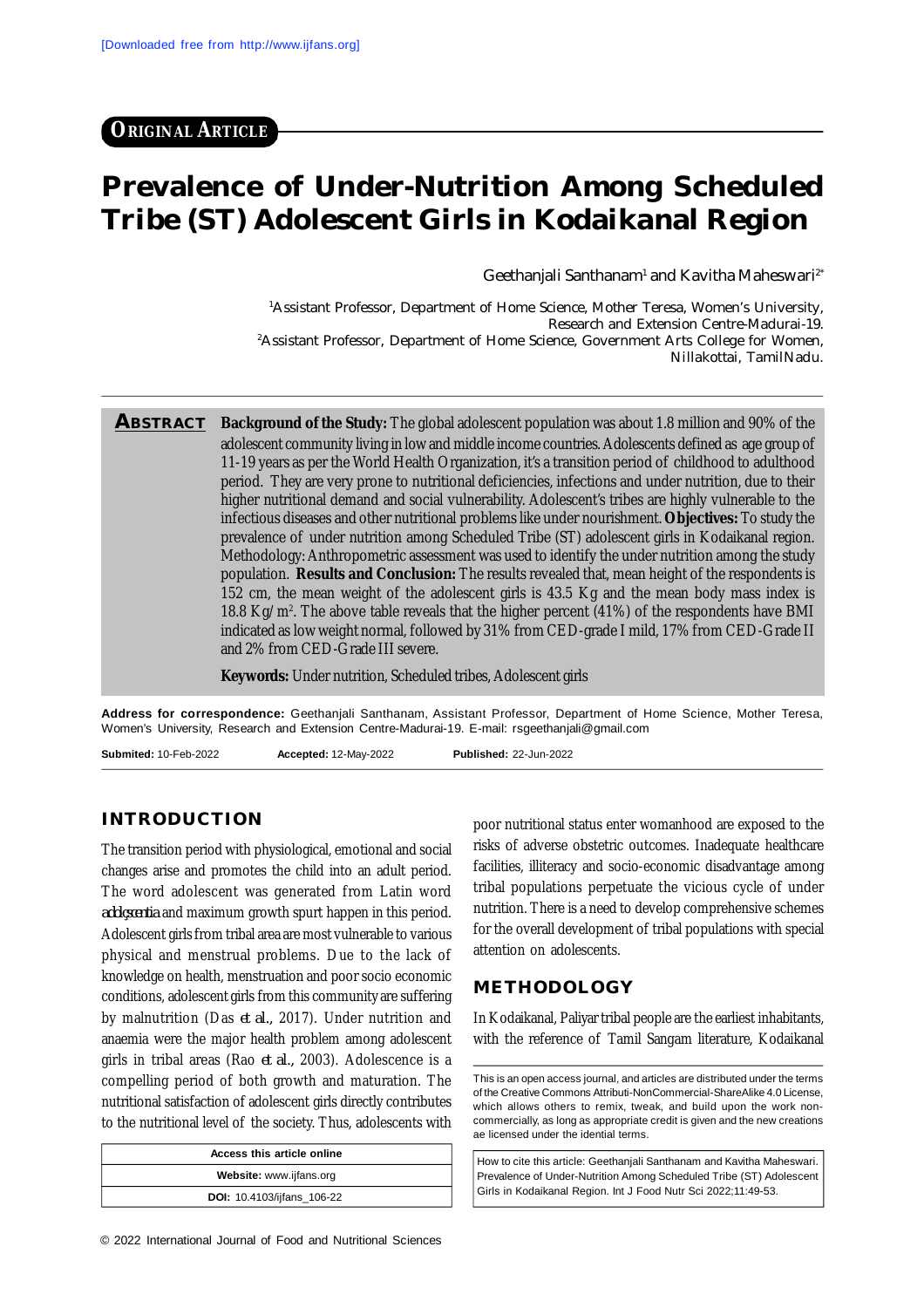and Palani hills are found (Mitchell, 1972). In 1845 the Modern Kodaikanal was established by American Christian Missionaries and British people. The different types of Government schools from various places of Kodaikanal were selected, such as Perumal Malai, Thandikudi, Pambarpuram, Pannaikadu, Vilpatti, Mannavanur, and Poomparai.

The investigator approached the authorities of school in Kodaikanal tribal villages to carry out the research study on selected schools of Kodaikanal municipality in Dindigul district.

## **ANTHROPOMETRICAL PROFILE**

Anthropometry is a primary assessment to study the nutritional as well as the health status of an individual. It predicts the health and physical performance. Anthropometric as weight, height, mid-upper arm circumference, waist, and hip circumferences are easy to collect. This method is reliable and cost-effective to assess the nutritional status. Studying the nutritional status of adolescents will help to plan strategies for combating macro and micro deficiencies of future citizens, including future mothers. Hence, the present study focusses on the status of adolescent girls (Yattinamani et al., 2014).

The assessment of the nutritional status of an individual or community particularly in developing countries like India, anthropometry is the most powerful and practical tool. Based on this assessment Body Mass Index is the best method to assess the nutritional status (Chakraborty, 2011).

Among the various techniques of nutritional assessment, nutritional anthropometry dietary surveys are the ones most popularly used by researchers. The selection of an ideal single or combined use of anthropometric indicators depends upon the sensitivity and specificity of the symbol chosen. Standard methods assessed anthropometric assessments like weight, height, and Body Mass Index.

The following anthropometric measurements were assessed by the investigator for all the selected scheduled tribal adolescent girls from the age group of 12-19 years enrolled in the study.

# **Height**

Moreover, adolescent growth is linked to the onset of puberty and various genetic, hormonal and nutritional factors. The first growing and the late maturing adolescents included in a particular age group tend to level off the growth peak and camouflage the issue. Growth assessment among adolescents has come to the limelight as IAP has promised to look after them. The physical growth of adolescents especially girls has now been identified as one of the critical determinants of the future (Elizabeth, 2001). The original height is influenced by environmental and genetic factors. The rate of height for a period of time reflects the long-term nutritional adequacy (Mahan, 2004).

# **Weight**

Weight is another measure that is easy to obtain. Weight also provides a crude evaluation of overall fat and muscle stores. Body weight is primarily used and most straightforward reproducible anthropometric measurement in the assessment of nutritional status. Weight assessment is a standard measure to find out the health status. A portable weighing machine with an accuracy of 0.5kg was used to record the weight, every time for accurate to zero was done every time for accurate reading. Adolescent girls were made to stand straight on a platform of the weighing machine barefooted with the school uniform clothing and weight measure up to the nearest -0.5kg.

## **Body Mass Index**

The Body Mass Index (BMI) is obtained from the measured weight and height of an individual. The BMI is explained as the body weight in kilograms divided by the square of the body height in meter, and is universally expressed in units of kg/m<sup>2</sup> (WHO, 2004).

#### BMI = Weight in (Kg)/ Height<sup>2</sup> (m)

This ratio is commonly used in evaluating malnutrition status about risk factors. The procedure followed by Srilakshmi (2006) was used to calculate the BMI using the data on weight and height of the selected respondents. Table 3.1 denotes the Body Mass Index Classification.

| <b>Table 1: Body Mass Index Classification</b> |                                                 |  |  |
|------------------------------------------------|-------------------------------------------------|--|--|
| S. No.                                         | Body Mass Index (BMI) Classification with Range |  |  |
| 1                                              | <16 (CED-Grade III severe)                      |  |  |
| 2                                              | 16.0-17.0(CED-Grade II Moderate)                |  |  |
| 3                                              | 17.0-18.5 (CED-Grade   Mild)                    |  |  |
| 4                                              | 18.5-20.0 (Low weight normal)                   |  |  |
| 5                                              | 20.0-25.0 (Normal)                              |  |  |
| 6                                              | 25.0 - 30.0 (Over weight)                       |  |  |
| 7                                              | $> 30.0$ (Obesity)                              |  |  |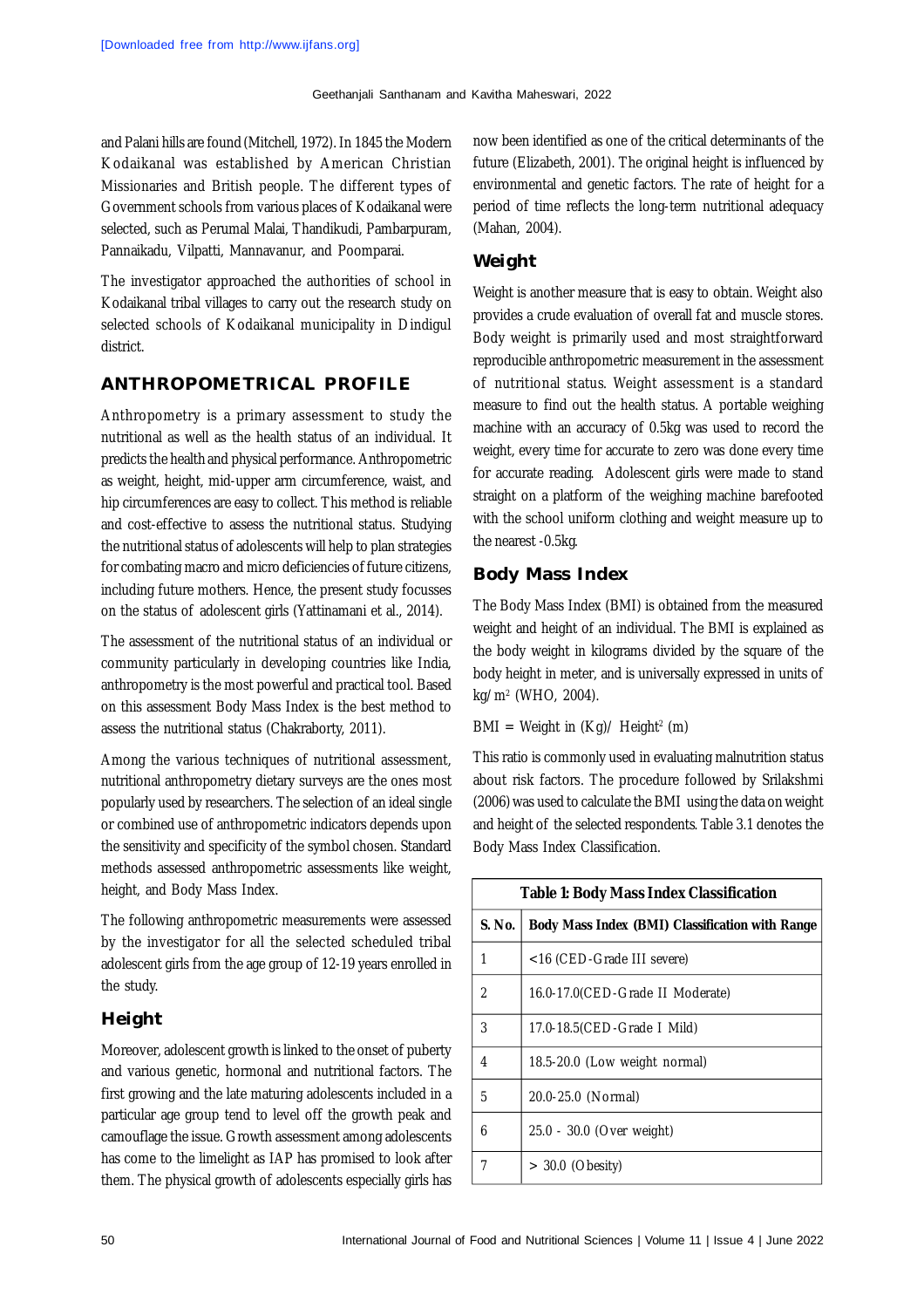## **RESULTS AND DISCUSSION**

#### Anthropometrical Status of the Adolescent Girls

Anthropometrical assessment is the body measurements to assess the nutritional status of the individual. Anthropometry is a non-invasive and inexpensive practical technique of nutritional assessment especially in nutritional and epidemiological investigations. The anthropometry is a standard tool to assess health status in all age groups. In adolescents, anthropometrical assessments consider as a useful tool in growth monitoring (Khatun *et al.,* 2017). Hence anthropometric details height, weights were measured, and details are presented in the Table 1.

The above table results mean height of the respondents is 152 cm, the mean weight of the adolescent girls is 43.5 Kg and the mean body mass index is 18.8 Kg/m². It is related to the study conducted by Maiti *et al.,* (2012) in nutritional status of tribal adolescent girls, and the results revealed that, mean BMI of girls was 15.38. 50.5% of stunting and 45.1% of thinness were observed. The study showed that this group profoundly suffered from under nutrition and growth retardation. The causes of undernourishment in the tribal community may be due to insufficient food intake, inadequate health facilities, and lower social conditions.

| <b>Table 2: Mean Anthropometric Values</b><br>of the Respondents |                                         |                        |  |  |  |
|------------------------------------------------------------------|-----------------------------------------|------------------------|--|--|--|
| S. No.                                                           | Anthropometric<br><b>Measurements</b>   | Mean $\pm$ SD          |  |  |  |
|                                                                  | Height in (cm)                          | $152.0444 \pm 4.26211$ |  |  |  |
|                                                                  | Weight (Kg)                             | $43.5778 \pm 4.10335$  |  |  |  |
| 3                                                                | Body Mass Index (BMI) Kg/m <sup>2</sup> | $18.8201 \pm 1.27430$  |  |  |  |

The below table result explains the mean values of anthropometric assessments and NCHS standards. The growth is the increase in weight and height of the selected respondents. The anthropometric values are increases due to a growth spurt and increase in age. Based on the NCHS comparison the anthropometric values such as height, weight, and BMI are lower than the standard NCHS values. It denotes that the adolescent girls were shorter and thinner than their standard values.

Mondal and Terangpi (2014) conducted a study to assess the prevalence of under nutrition among tribal adolescents of Karbi Anglong district of Assam, Northeast India. WHO recommended indices of stunting (height-for-age, <3rd percentile of National Centre of Health Statistics) and thinness (BMI-for-age, <5th percentile, National Health, and Nutrition Examination Survey) were used to assess the prevalence of under nutrition. Stunting was present in 51.2% and thinness in 13.4% among tribal adolescents of Karbi Anglong district of Assam, Northeast India.

The similar findings were observed by Venkaiah (2002) which stated that a quarter of the adolescent girls had short stature and 18.6% were underweight and were considered as 'at risk.' About 39% of the adolescents stunted compared with NCHS standard.

The above table reveals that the higher percent (41%) of the respondents have BMI indicated as low weight normal, followed by 31% from CED-grade I mild, 17% from CED-Grade II and 2% from CED-Grade III severe. Only 17% of the study population belongs to the standard BMI value. None of them were found to be in overweight and obesity categories.

Deshmukh et al., (2006) revealed the similar findings on the prevalence of underweight ranging from 53.8% to 68.52%. The status of chronic energy deficiency seen in the present

| <u>awis of Historii film a politonity talass of the resoperation film feet to otaliaal</u> |                                           |                        |                               |                        |                               |                    |                |
|--------------------------------------------------------------------------------------------|-------------------------------------------|------------------------|-------------------------------|------------------------|-------------------------------|--------------------|----------------|
| Age<br>in.<br>Years                                                                        | <b>Number</b><br>οf<br><b>Respondents</b> | Mean<br>Height<br>(cm) | <b>NCHS</b><br>Height<br>(cm) | Mean<br>Weight<br>(kg) | <b>NCHS</b><br>Weight<br>(kg) | Mean<br><b>BMI</b> | <b>NCHSBMI</b> |
| 12 Years                                                                                   | 30                                        | $144.8 \pm 1.80$       | 150.20                        | $35.26 \pm 1.62$       | 39.00                         | $16.8 \pm 0.74$    | 7.30           |
| 13 Years                                                                                   | 35                                        | $146.5 \pm 2.50$       | 153.80                        | $36.85 \pm 1.51$       | 43.40                         | $17.1 \pm 0.63$    | 8.30           |
| 14 Years                                                                                   | 15                                        | $147.2 \pm 3.70$       | 157.00                        | $41.85 \pm 1.56$       | 47.10                         | $19.3 \pm 0.95$    | 9.10           |
| 15 Years                                                                                   | 31                                        | $152.0 \pm 2.26$       | 158.80                        | $44.54 \pm 2.29$       | 49.40                         | $19.2 \pm 0.80$    | 19.60          |
| 16 Years                                                                                   | 30                                        | $152.7 \pm 2.24$       | 159.70                        | $46.68 \pm 2.41$       | 51.30                         | $20.0 \pm 1.0$     | 20.10          |
| 17 Years                                                                                   | 37                                        | $155.3 \pm 2.04$       | 160.20                        | $45.43 \pm 1.75$       | 52.80                         | $18.8 \pm 0.91$    | 20.60          |
| 18 Years                                                                                   | 2                                         | $155.0 \pm 1.73$       | 161.10                        | $45.28 \pm 2.14$       | 53.80                         | $18.8 \pm 0.98$    | 20.70          |

**Table 3: Mean Anthropometric Values of the Respondents with NCHS Standards**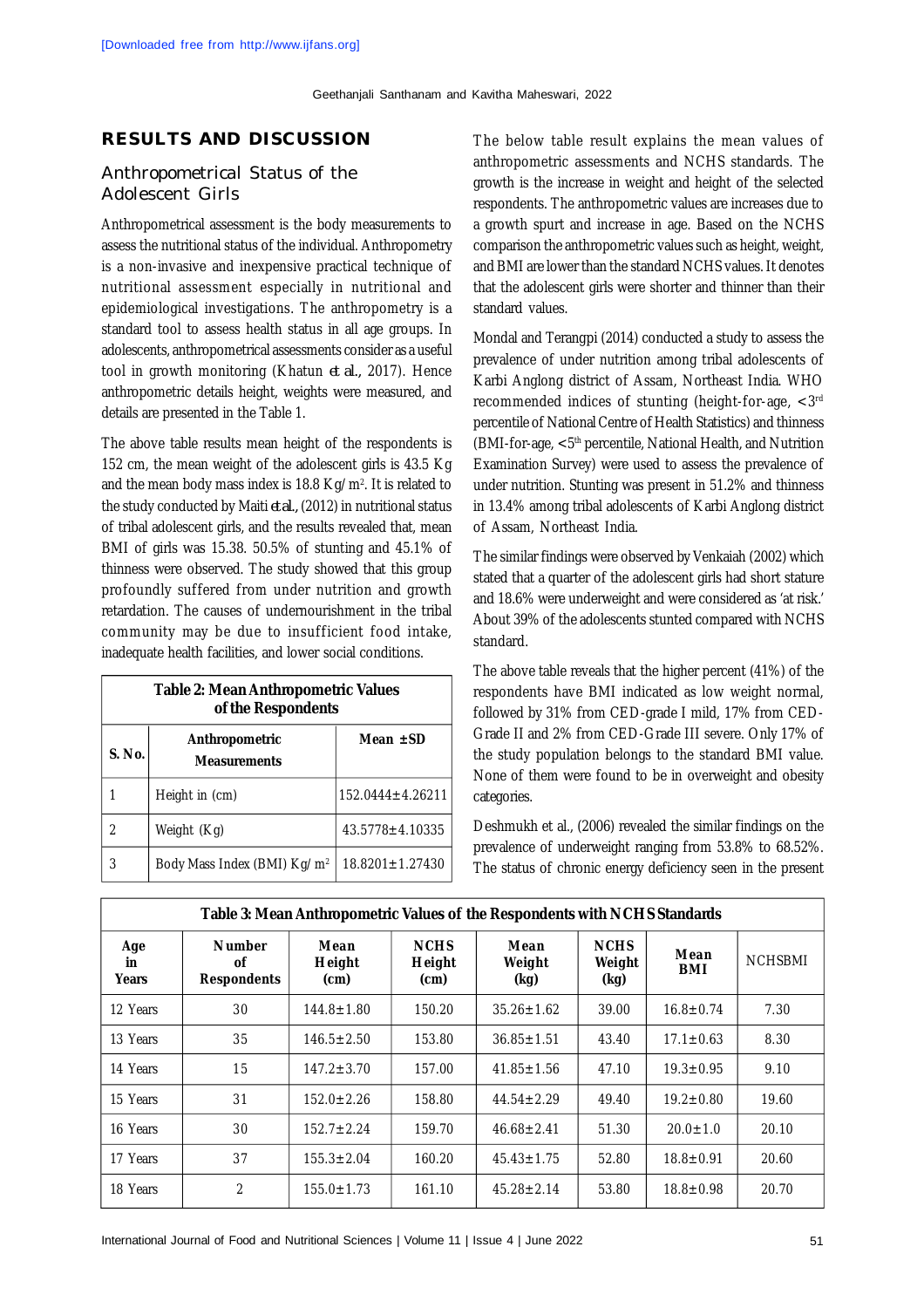| Table 4: Body Mass Index of the Respondents |                                  |              |                |  |  |
|---------------------------------------------|----------------------------------|--------------|----------------|--|--|
| S. No.                                      | <b>Body Mass Index (BMI)</b>     | Number (180) | Percent (%)    |  |  |
|                                             | <16 (CED-Grade III severe)       | 3            | $\overline{2}$ |  |  |
| 2                                           | 16.0-17.0(CED-Grade II Moderate) | 12           |                |  |  |
| 3                                           | 17.0-18.5 (CED-Grade   Mild)     | 56           | 31             |  |  |
| 4                                           | 18.5-20.0 (Low weight normal)    | 78           | 43             |  |  |
| 5                                           | 20.0-25.0 (Normal)               | 31           | 17             |  |  |
| 6                                           | 25.0 - 30.0 (Over weight)        | $\mathbf 0$  | $\mathbf 0$    |  |  |
|                                             | $> 30.0$ (Obesity)               | 0            | 0              |  |  |
|                                             |                                  | 180          | 100            |  |  |

#### Geethanjali Santhanam and Kavitha Maheswari, 2022



study was comparable with the observations of Saravankumar et al., (2014) who studied in the age group of 10-19 years of Irular tribe adolescent girls at Thiruvalluvar District, Tamil Nadu. A cross-sectional study conducted by using a multi-stage sampling method to estimate the sociodemographic profile, anthropometrical and a biochemical estimation. The majority of them identified as anaemic and stunted.

# **CONCLUSION**

The above study results revealed that adolescents from tribal region are more vulnerable and highly prevalent with under nutrition. The proper dietary intervention and periodical assessment among the study group is essential to overcome the future diet oriented deficiencies and complications.

#### **REFERENCES**

- 1. WHO (2000). Adolescent nutrition, .<https://> [www.who.int](http://www.who.int)
- 2. Das, S., Mishra, S., Mohanty, A. K. and Sahoo, S. S. (2017). Assessment of adolescent problems in tribal adolescent girls: a cross sectional study. *International Journal of Community Medicine And Public Health*, 3(5), 1014-1019.
- 3. Rao, R. S. P., Lena, A., Nair, N. S., Kamath, V. and Kamath, A. (2013). Effectiveness of reproductive health education among rural adolescent girls: a school based intervention study in UdupiTaluk, Karnataka. *Indian Journal of Medical Sciences*, 62(11).
- 4. Yattinamani, N. M., Bharati, P. and Ashalatha, K. (2014). Nutritionl status of adolescents of Dharwadtaluk. *Karnataka Journal of Agricultural Sciences*, 27(1).